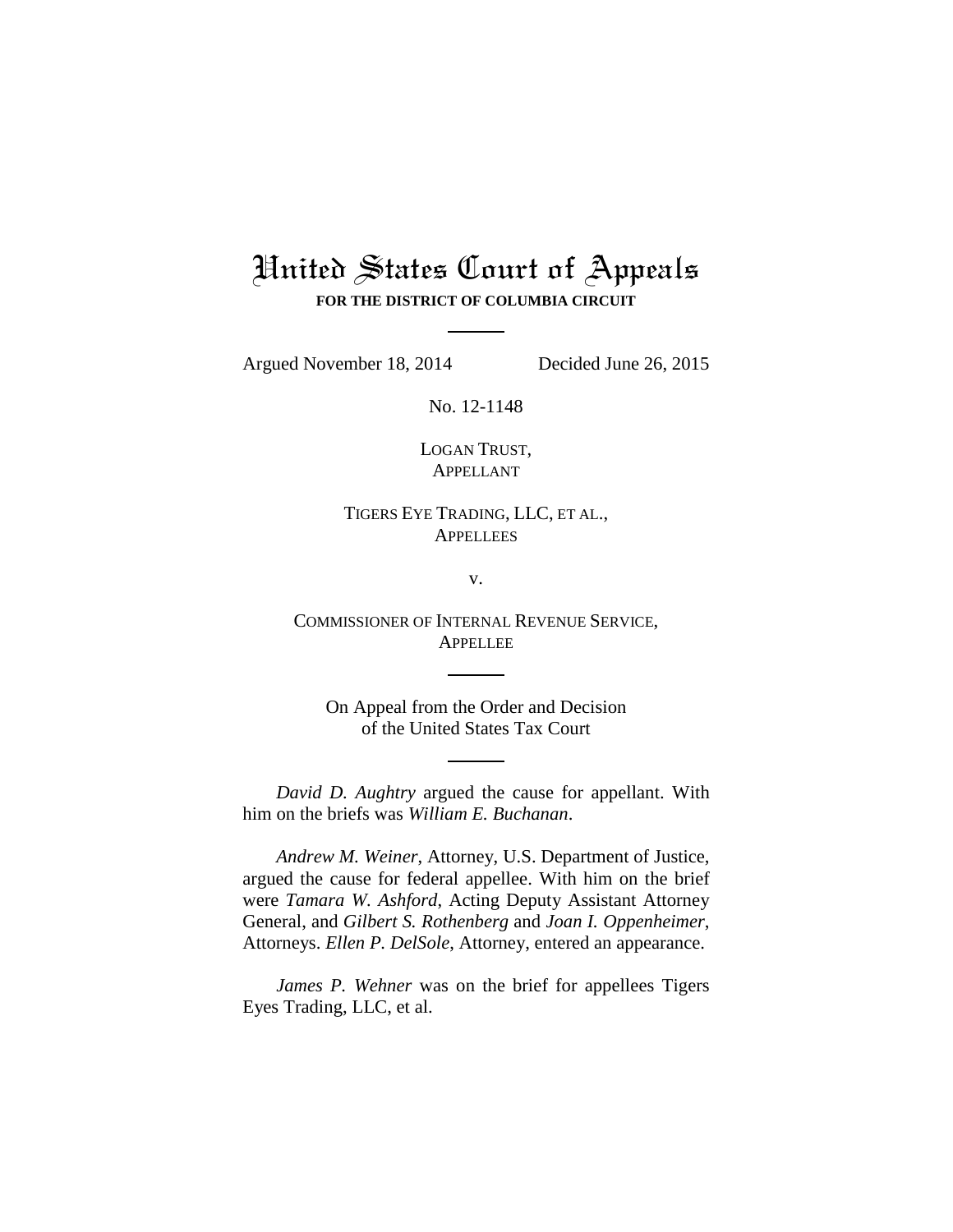Before: HENDERSON, GRIFFITH, and SRINIVASAN, *Circuit Judges*.

## Opinion for the Court filed by *Circuit Judge* GRIFFITH.

GRIFFITH, *Circuit Judge*: H.L. Mencken famously observed, "[T]here is always an easy solution to every human problem—neat, plausible, and *wrong*." H.L. MENCKEN, A MENCKEN CHRESTOMATHY 443 (First Vintage Books 1982) (1949) (emphasis added). When first taken, this appeal presented a complex problem that has vexed the courts and for which there was no easy answer: whether and when the Tax Court may apply a penalty to a taxpayer who underpays his taxes by participating in a partnership that was nothing more than an intricate tax shelter. But an intervening decision of the Supreme Court has recently revealed a disposition for this case that is neat, plausible, and *right*. By the time of oral argument, even the parties agreed, leaving us little to do but briefly explain why they are correct.

I

Although partnerships do not themselves pay taxes, the partnership must still submit a yearly information return to the Internal Revenue Service (IRS) that reports partnership items such as the business's income and losses. When the IRS suspects something is amiss on a partnership's return, the agency conducts an audit of the return. If the IRS finds that the partnership lacks economic substance and is in reality a tax shelter, it will adjust the partnership's return accordingly and notify the partners of the changes. I.R.C. §§ 6221,  $6223(a)(2)$ ,  $6231(a)(3)$ . The partners may challenge such adjustments in court. *Id*. § 6226(a).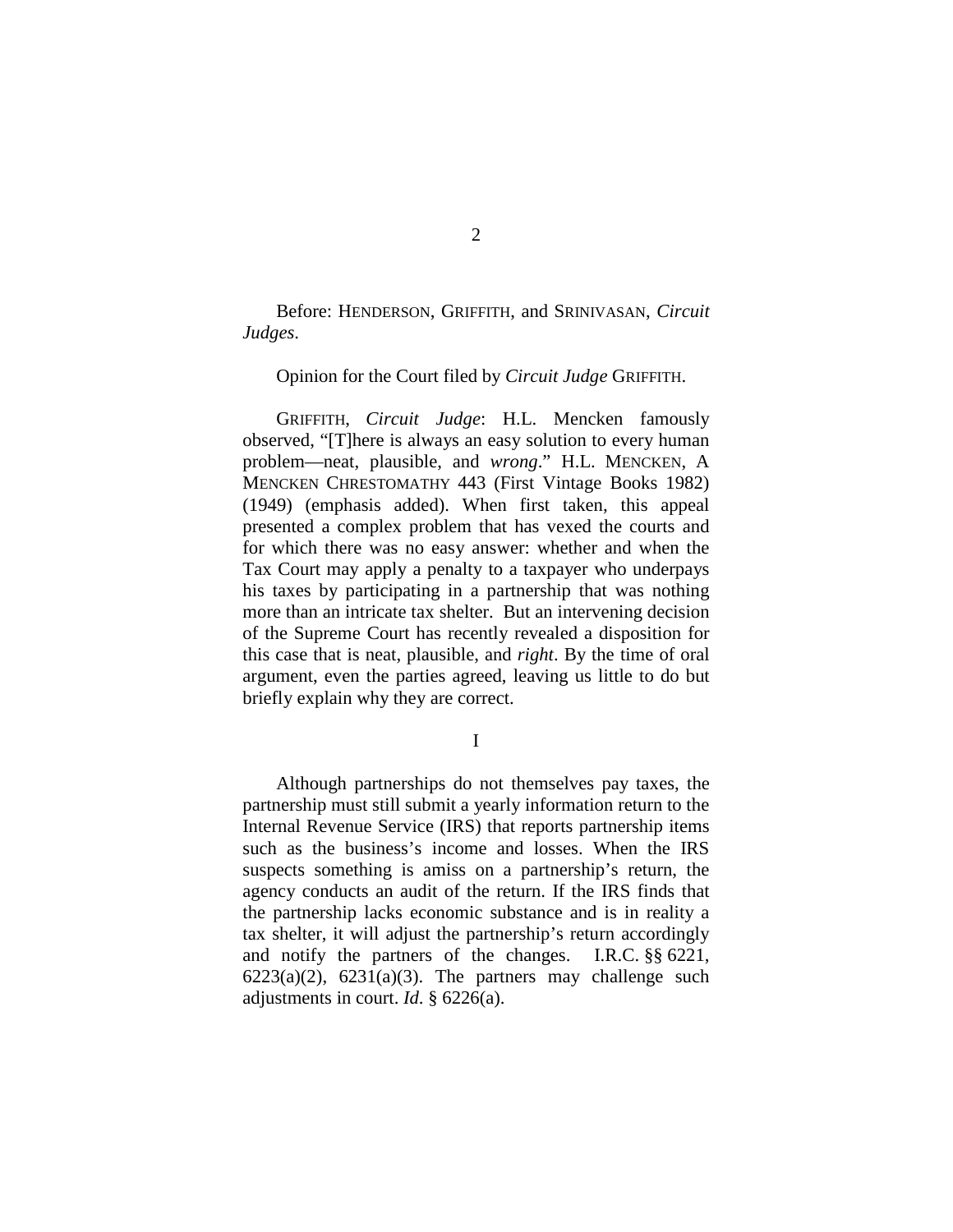After any such challenges are resolved, the IRS will adjust each partner's tax return to reflect any increase or decrease in his tax liability based on changes made to the partnership's return. *Id*. § 6231(a)(6). Once those individual adjustments are made, each partner must pay any increase in his tax liability and any applicable penalties. If the adjustments to the partner's return can be made mechanically without taking into account his unique circumstances, the IRS will assess his new tax liability and impose any penalties directly against the partner. The partner can only raise any defenses in a refund action after he has paid the taxes and penalties. *Id.*  $\S 6230(a)(1)$ , (c)(4). On the other hand, if the partner's liability turns on facts unique to him, the IRS must use the deficiency process, which benefits the partner by allowing him to challenge the IRS's conclusions before paying. *Id*. § 6230(a)(2)(A)(i).

Until 1997, the IRS was limited to using deficiency proceedings to recover penalties against a partner. But that year, Congress created an exception to this process that is at the heart of this case. Taxpayer Relief Act of 1997, Pub. L. No. 105-34, § 1238, 111 Stat. 1026-27. Now, if a penalty "relates to an adjustment to a partnership item" and thus applies to all partners whose individual returns contain the same errors identified and corrected in the partnership's return, the reviewing court can determine the "applicability" of the penalty when reviewing the challenge to the IRS adjustments to the partnership's return. I.R.C. § 6226(f). If the court determines that the penalty does apply, the IRS may assess the penalty against the partners directly once all partnership matters have been resolved and require the partners to raise any objections only after they have paid in a refund action. *Id*. § 6230(a)(2), (c)(4).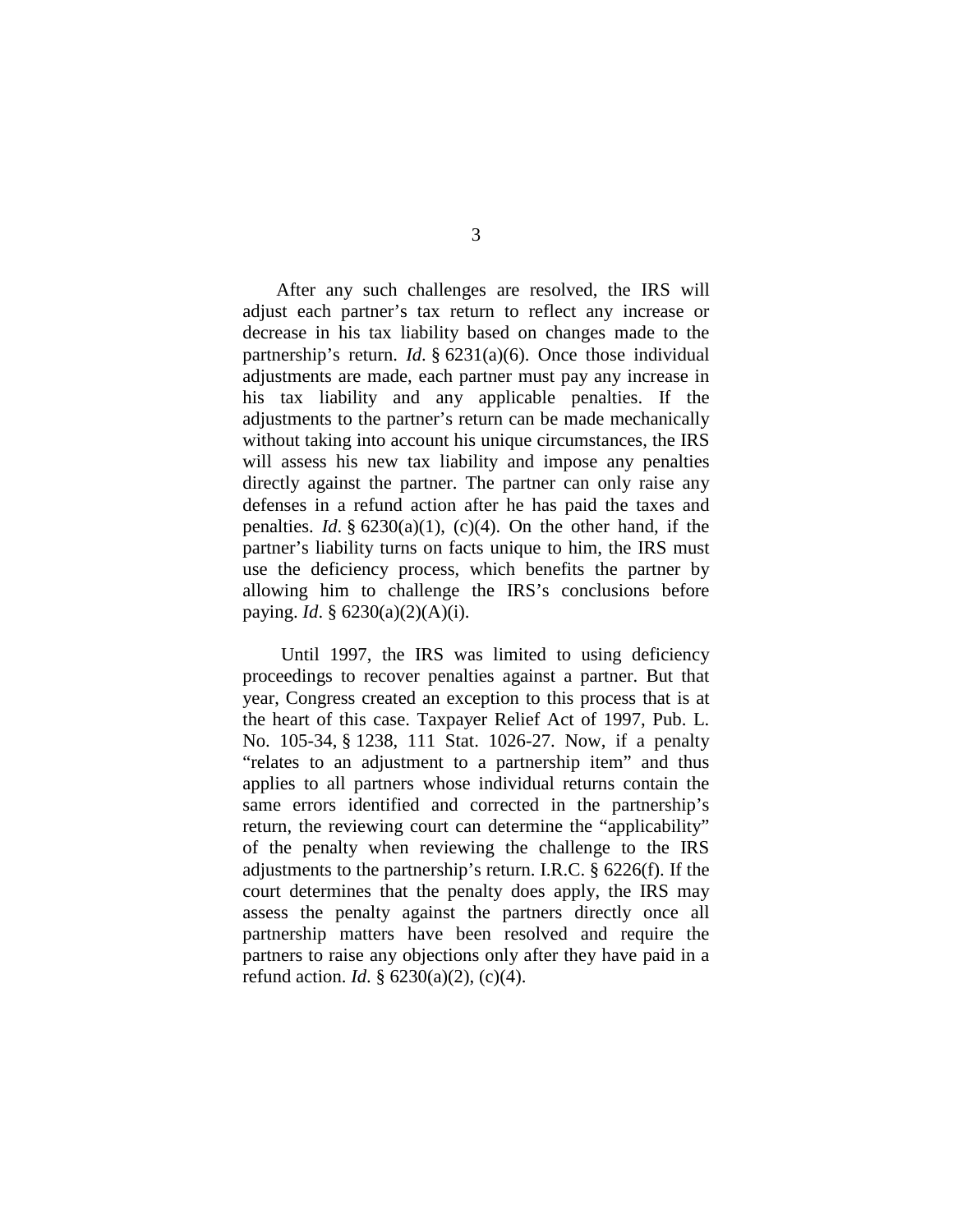This appeal involves a Son of BOSS tax shelter, the direct descendant of an equally abusive tax shelter known as a BOSS (bond option sales strategy). As we and numerous other courts have found, the Son of BOSS abuses the partnership form of doing business by "employ[ing] a series of transactions to create artificial financial losses that are used to offset real financial gains, thereby reducing tax liability." *Petaluma FX Partners, LLC v. C.I.R.*, 591 F.3d 649, 650 (D.C. Cir. 2010). This tax shelter allows a partner to artificially inflate the value of his capital contributions to the partnership (referred to as his outside basis) and then use that basis to generate a "loss" on his personal tax return.

## II

Taxpayer A. Scott Logan inflated his basis in a partnership that functioned as a Son of BOSS tax shelter, Tigers Eye Trading, LLC, and as a result could claim a substantial loss on his 1999 tax return. This paper loss of close to \$27 million offset the taxes Logan otherwise would have owed on around \$27 million he had made in capital gains. Logan joined Tigers Eye through three trusts he had formed. The trusts were the true partners in Tigers Eye, Logan claimed losses based on the three trusts' outside basis, and he participated in this proceeding through one of the trusts. For simplicity's sake, however, we refer to Logan himself and not his trust as the appellant and the partner involved in this case.

The IRS audited Tigers Eye and concluded that, like other Son of BOSS tax shelters, it was a sham entity that lacked economic substance and was created solely so that its participants could avoid taxes. The IRS issued a notice that disregarded the partnership's existence and any contributions made to the sham enterprise, adjusted the outside basis of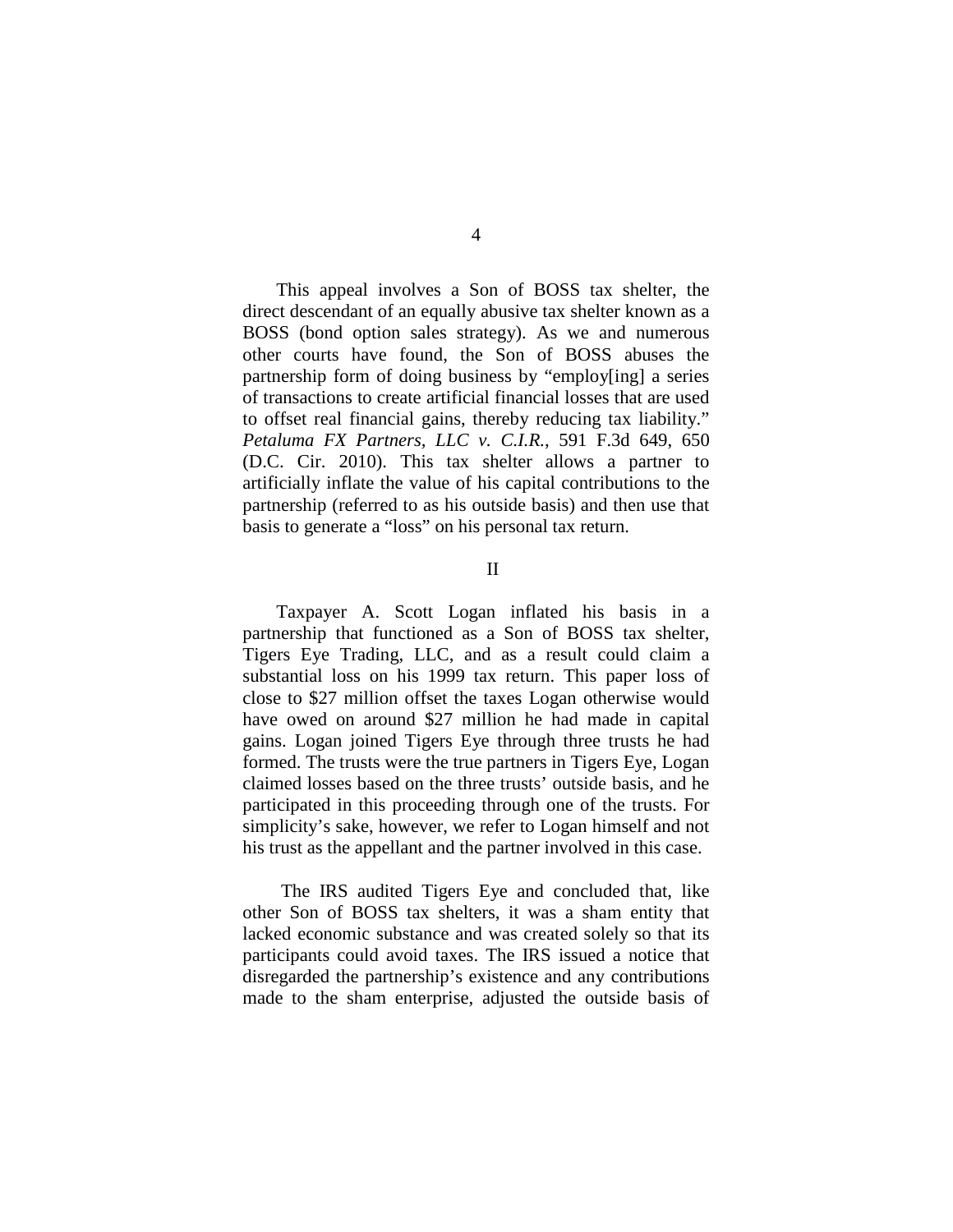each of its partners, including Logan, to zero, and determined that any partner who underpaid his taxes as a result of reporting his outside basis in Tigers Eye faced a gross valuation-misstatement penalty. The gross valuationmisstatement penalty is a 40 percent penalty that applies to any portion of taxes that a partner underpaid because he overstated the value of his basis in property by 400 percent or more of its true value. I.R.C.  $\S 6662(h)(2)$  (2000).<sup>\*</sup> When, as in a sham partnership, an asset's true value is zero, the gross valuation-misstatement penalty is automatically triggered if a partner claimed on his tax return that the asset was worth anything at all. Treas. Reg.  $\S 1.6662-5(g)$ . Along with the partnership, Logan challenged the notice in the Tax Court. After Logan's motions for summary judgment were denied, the partnership settled with the IRS and entered into a stipulated decision that accepted the IRS's findings and bound all parties.

Shortly after the stipulated decision was entered, we held in *Petaluma* that the Tax Court lacked jurisdiction to do what it had just done in Logan's case: determine a partner's outside basis in a proceeding that was adjudicating the tax treatment of the partnership. 591 F.3d at 654-55. We remanded the case to the Tax Court to decide if it could nonetheless determine the applicability of penalties to be imposed on individual partners without adjusting any partner's outside basis. *Id*. at 655-56. Logan moved to revise the stipulated decision, arguing that under *Petaluma* the Tax Court not only lacked jurisdiction to adjust his outside basis to zero, but also to

 $\overline{a}$ 

<sup>∗</sup> Congress has since amended and lowered the threshold for the gross valuation-misstatement penalty. It is now triggered when a taxpayer claims that his basis in an asset was 200 percent or more of its true (adjusted) value. I.R.C. § 6662(h)(2) (2012).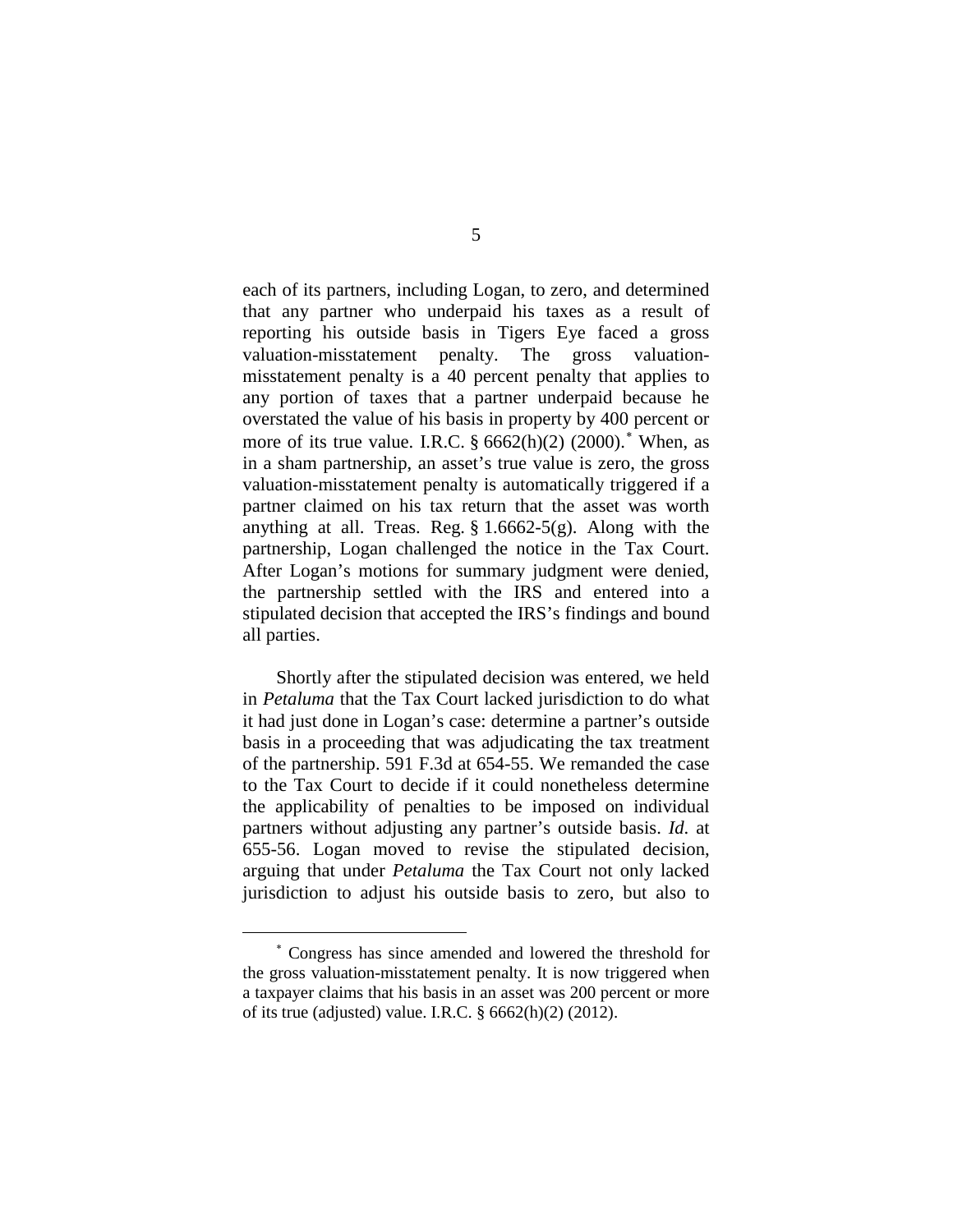apply the penalty to him. The Tax Court disagreed with Logan's reading of *Petaluma* and left the stipulated decision intact. Logan appealed to this court.

While Logan's appeal was pending, the Supreme Court resolved the jurisdictional questions related to outside basis and penalties once and for all. *United States v. Woods*, 134 S. Ct. 557 (2013). As the parties agree, *Woods* makes clear that a court adjudicating partnership matters has jurisdiction to apply "any penalty that could result from an adjustment to a partnership item." *Id*. at 564. That authority encompasses situations like this one where the partnership is a mere tax shelter, which is a determination that we held in *Petaluma* and the Court affirmed in *Woods* should be made in the course of adjudicating partnership issues. In such a case, the partnership never existed, and no partner could have any outside basis in the entity. It follows, therefore, that *any* partner who claimed his outside basis as a loss on his tax return faces a potential gross valuation-misstatement penalty for doing so. That penalty "relates to" and flows directly from an "adjustment to a partnership item," I.R.C. § 6226(f), that is, from the "determination that [the] partnership lacks economic substance," *Woods*, 134 S. Ct. at 563. Thus, in the course of adjudicating matters related to the partnership, the court can announce that any member of the tax-shelter partnership who the IRS later finds shirked his taxes by claiming a basis greater than zero is subject to a gross valuation-misstatement penalty, *Woods*, 134 S. Ct. at 565—a penalty that the IRS can impose directly on the partner, requiring him to pay it before bringing a refund action.

*Woods* also made clear that outside basis is not a partnership item that a court has jurisdiction to adjust when reviewing matters involving only the partnership. *Id*. at 565.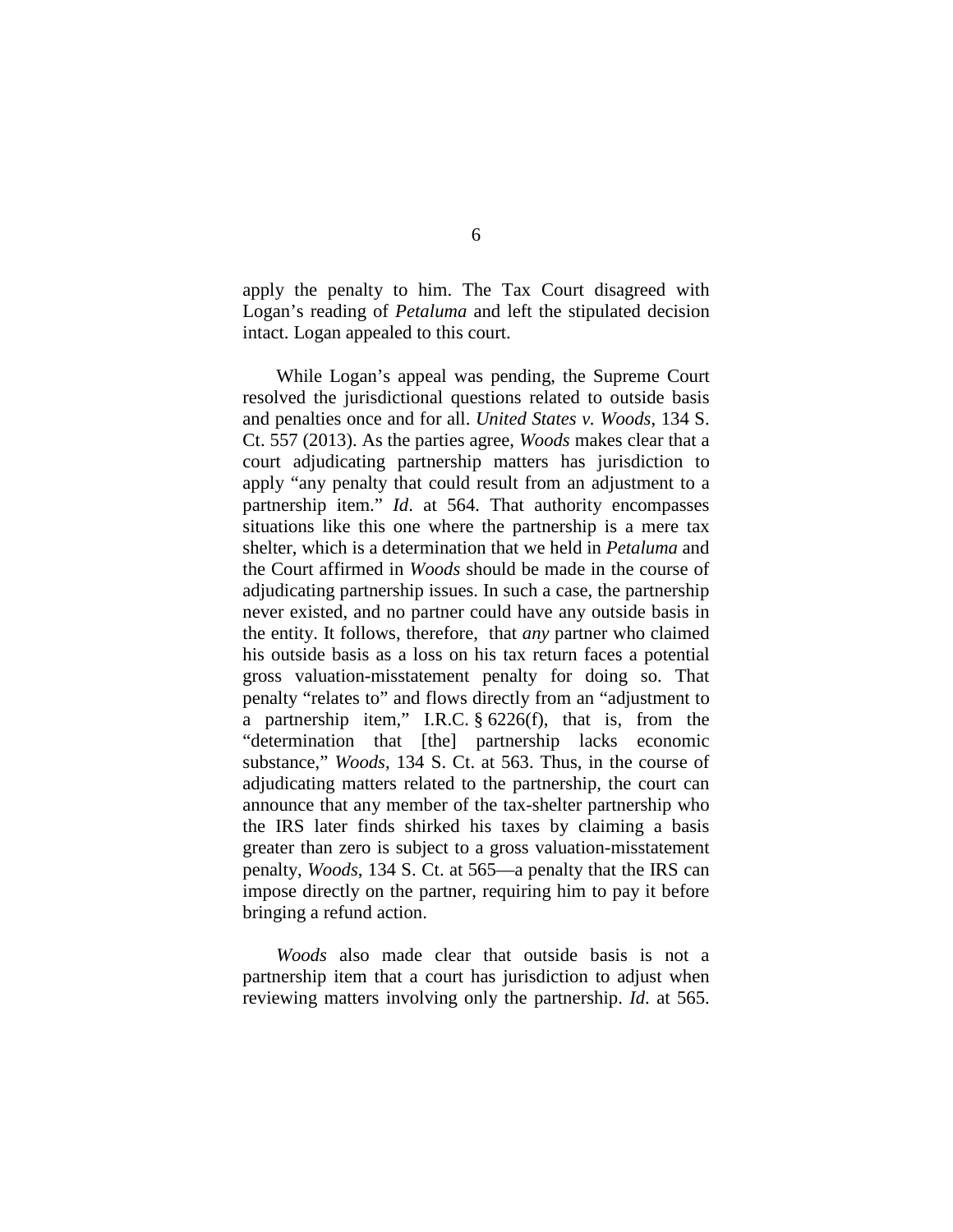That adjustment must be formally conducted in proceedings with each partner, although the reviewing court can "determine whether the adjustments it [does] make, including the economic-substance determination, ha[ve] the potential to trigger a penalty; and in doing so, it [is] not required to shut its eyes to the legal impossibility of any partner's possessing an outside basis greater than zero in a partnership that, for tax purposes, d[oes] not exist." *Id*. Thus, although a court may announce that a penalty has been triggered in a proceeding involving the partnership based on the presumption that outside basis in a sham partnership is zero, the court cannot formally adjust a partner's outside basis at that time.

Once *Woods* was decided, we ordered new briefing and held oral argument. We have jurisdiction pursuant to I.R.C. § 7482(a)(1). We review jurisdictional and statutory interpretation questions de novo. *Munsell v. Dept. of Agric.*, 509 F.3d 572, 578 (D.C. Cir. 2007); *United States v. Wilson*, 290 F.3d 347, 352 (D.C. Cir. 2002).

Because the parties to this case agree about how the issues they once disputed should now be resolved, our analysis is brief. The parties recognize that *Woods* answered the questions about the Tax Court's jurisdiction over penalties and outside basis. Logan concedes rightly that the Tax Court properly applied his penalty when the court conducted its review of the partnership and its items, and we will affirm the Tax Court on this point. In turn, the IRS acknowledges correctly that the Tax Court lacked jurisdiction to determine that the Tigers Eye partners had no basis in the partnership, and we will reverse the portion of the Tax Court's decision that did so.